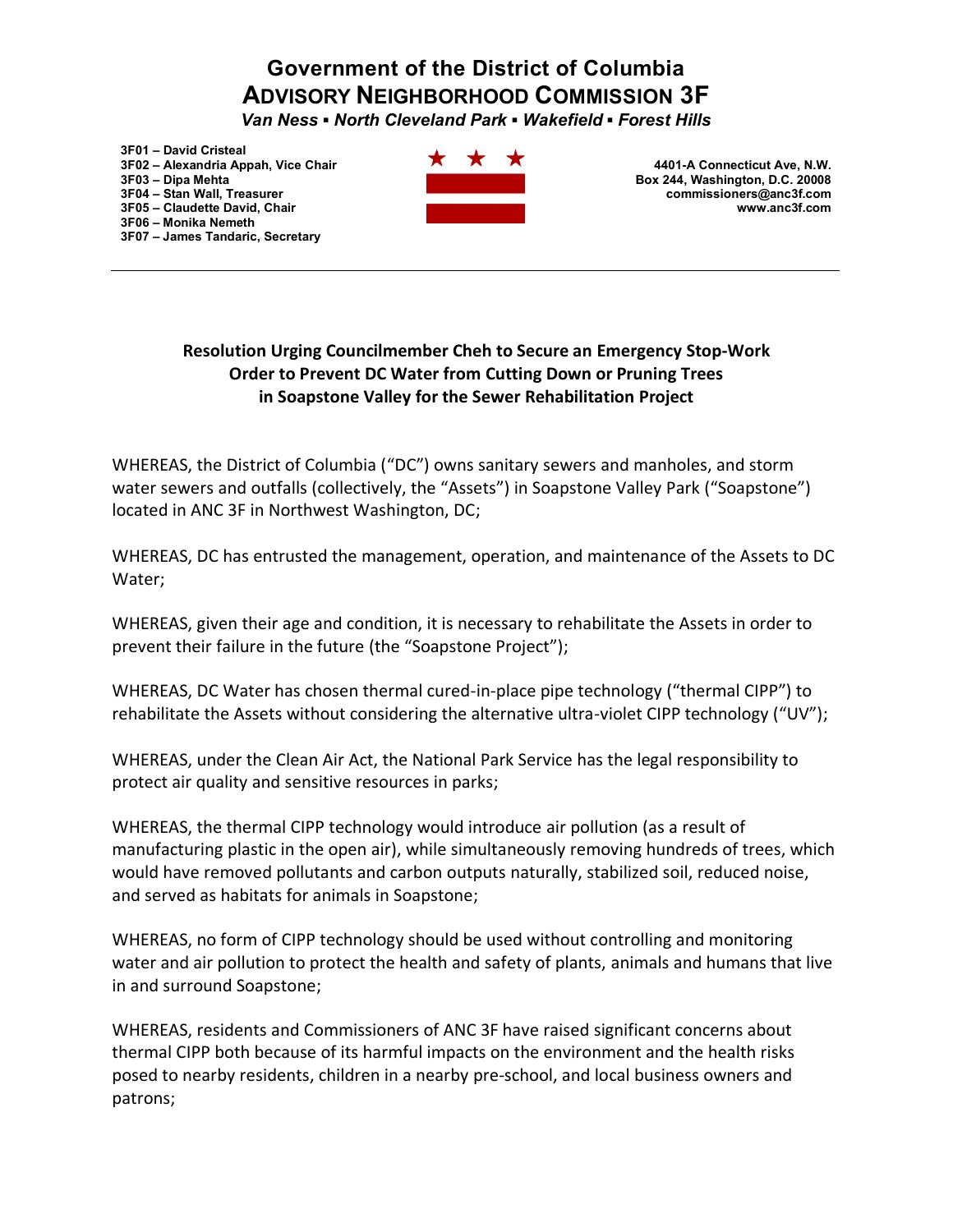WHEREAS, thermal CIPP involves the use of heavy equipment vehicles, which necessitates the removal and pruning of hundreds of trees within and adjacent to the limits of disturbance (the ͞LOD͟) established by DC Water, NPS and the contractor, while the alternative UV technology has a materially smaller environmental footprint;

WHEREAS, by Resolution passed on January 18, 2022 (the "Resolution," attached as Exhibit A), ANC 3F urged Mayor Bowser, DC Water, the District's Department of Energy and Environment ("DOEE"), and the National Park Service to suspend temporarily the Soapstone Project in order to evaluate the alternative UV technology and compare it to thermal CIPP in order to determine which process is the most effective *and* safest method;

WHEREAS, by letter dated January 21, 2022 (the "Letter," attached as Exhibit B), Councilmember Cheh requested Director Tommy Wells of DOEE to share its findings regarding the release of toxins and contaminants into the water and air as a result of the thermal CIPP technology and requested that DOEE conduct such an assessment if it has not already done so;

WHEREAS, by email dated February 14, 2022 (the "Email," attached as Exhibit C), the Commissioner for ANC 3F03 requested Air Quality Supervisor Stephen Ours of DOEE to require an air permit for the Soapstone Project or explain why a permit is not needed;

WHEREAS, both the Resolution and the Letter seek to temporarily suspend the Soapstone Project until DC Water and DOEE complete an analysis and comparison of the thermal CIPP and UV technologies, including weighing the different environmental and human health impacts of each;

WHEREAS, DC Water notified ANC 3F on Friday, February 11, 2022 (attached as Exhibit D) that it will proceed with the thermal CIPP process for the Soapstone Project despite the serious and well-documented science-based environmental and health safety concerns raised by area residents, the Commissioners of ANC 3F, and Councilmember Cheh;

WHEREAS, DC Water has begun site preparation for the Soapstone Project, including for the tagging, removal and pruning of trees on NPS and DDOT property to make way for the heavy equipment required by the thermal CIPP process chosen by DC Water; and

WHEREAS, the removal of trees in Soapstone and subsequent deployment of thermal CIPP technology during the Soapstone Project will result in irreparable harm to the residents and environment around Soapstone.

THEREFORE, ANC 3F urges Councilmember Cheh to:

1. Immediately secure a stop-work order under the emergency powers of the City Council to prevent the removal and pruning of more than 500 trees (primarily for vehicle access